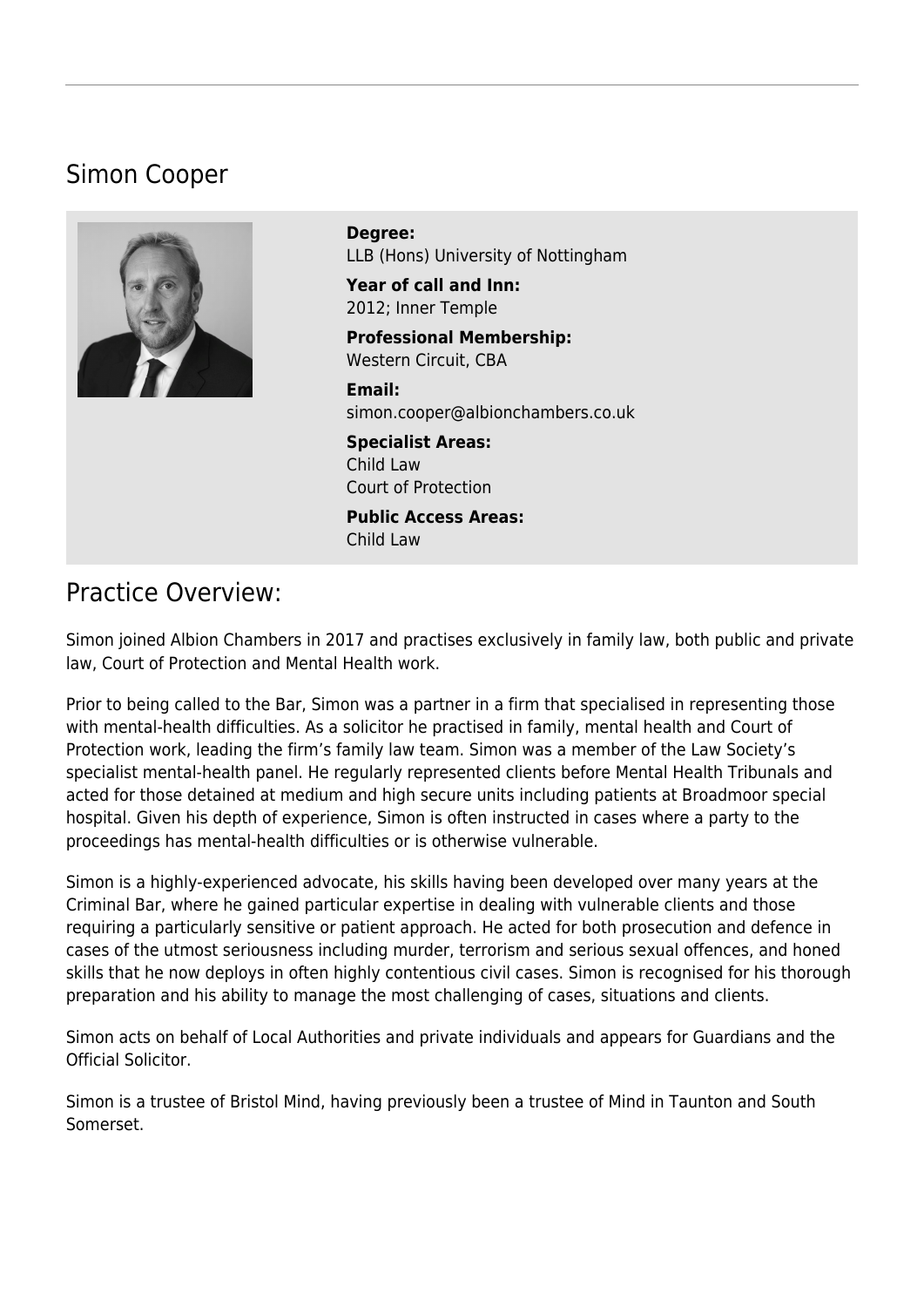# Public Access

Simon is licensed to accept work under the [Public Access](https://www.albionchambers.co.uk/public-access) scheme.

# Areas of Practice

### **Children**

Simon is a specialist children law practitioner, having practised in both public and private law as solicitor and as counsel. He accepts instructions in both public and private law proceedings, and represents parents, children and local authorities at all court levels.

Simon's experience in mental-health and Court of Protection work means he has particular empathy and understanding in cases involving mental-health issues and deprivation of liberty. Given his substantial experience at the criminal bar, Simon is comfortable dealing with those cases that include allegations of non-accidental injury or in which a party to the proceedings asserts that they have suffered domestic abuse, serious violence or sexual assault.

## **Clerks:**

Michael Harding E: [michael.harding@albionchambers.co.uk](mailto:michael.harding@albionchambers.co.uk) T: 0117 311 0302

Julie Hathway E: [julie.hathway@albionchambers.co.uk](mailto:julie.hathway@albionchambers.co.uk) T: 0117 311 0305

Grace Northeast E: [grace.northeast@albionchambers.co.uk](mailto:grace.northeast@albionchambers.co.uk) T: 0117 311 0315

## **Court of Protection**

Simon has many years of Court of Protection experience both as counsel and solicitor. He is regularly instructed by family members and RPRs wishing to challenge the lawfulness of Deprivation of Liberty (DoLS) authorisations on behalf of P. Simon also acts on behalf of Local Authorities when responding to such challenges under section 21(A) of the Mental Capacity Act. Simon has a particular interest in those cases that overlap the mental health and CoP arenas.

Simon accepts instructions on behalf of the Official Solicitor in those cases where his involvement is necessary and is able to provide advice to independent advocates, RPRs and Local Authorities in respect of perceived Article 5 deprivations of liberty and claims for declarations or damages for breaches of the Human Rights Act 1998. Simon additionally accepts instructions in proceedings relating to property and affairs.

## **Clerk:**

Nick Jeanes E: [nick.jeanes@albionchambers.co.uk](mailto:nick.jeanes@albionchambers.co.uk) T: 0117 311 0307